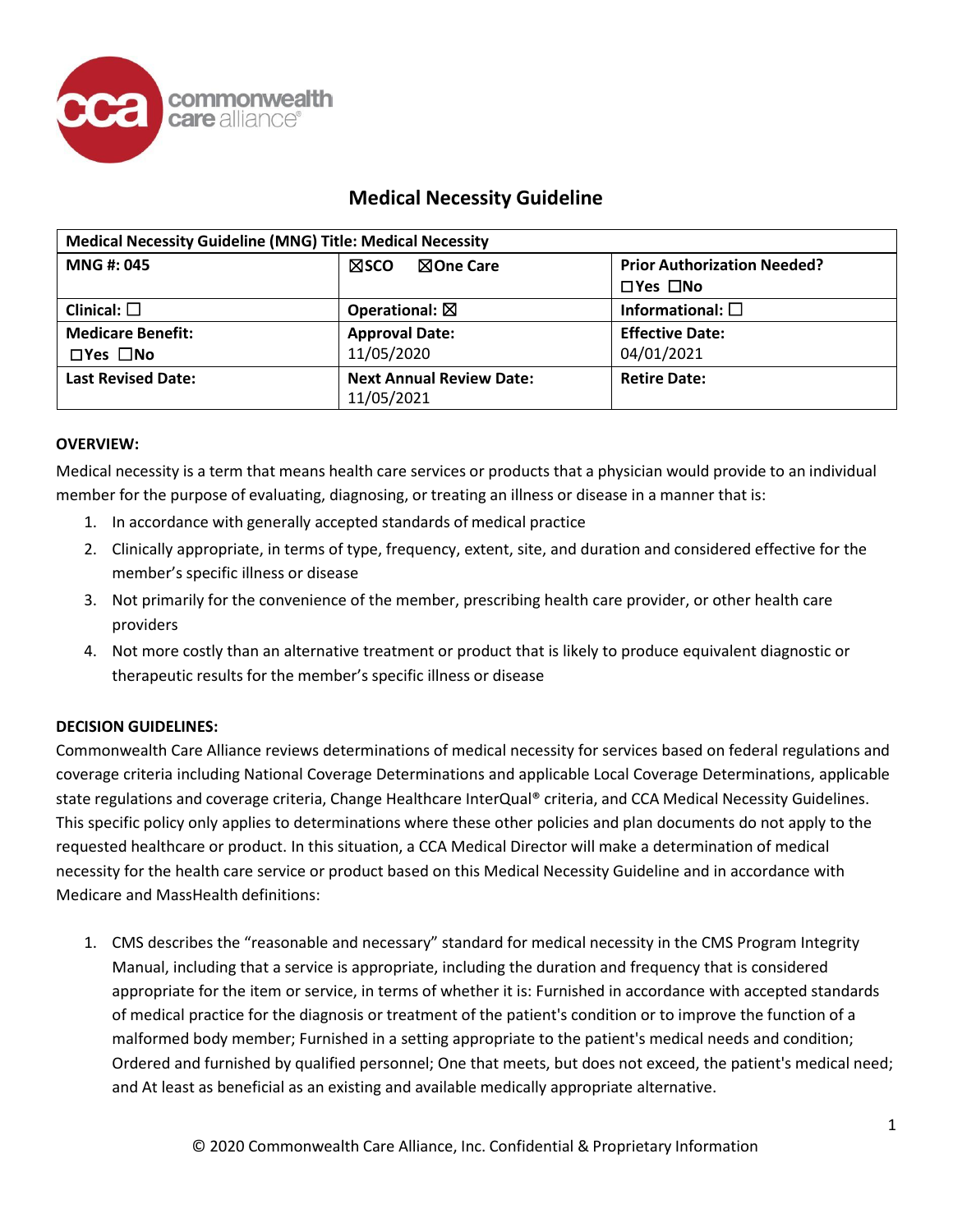

# **Medical Necessity Guideline**

### AND

2. CMS defines medical necessity to only allow Services or Supplies that: are proper and needed for the diagnosis or treatment of your medical condition, are provided for the diagnosis, direct care, and treatment of your medical condition, meet the standards of good medical practice in the local area, and aren't mainly for the convenience of you or your doctor.

Consistent with all CCA Medical Necessity Guidelines, CCA uses this MNG as a guide in making individualized coverage determinations. Requesting providers are advised that requests for healthcare services or products under this MNG should be accompanied by clear documentation of medical necessity. Supporting documentation should include justification that the request aligns with accepted standards of medical practice including: (1) Credible scientific evidence in reputable, peer-reviewed medical literature; (2) Physician or Health Care Provider Specialty Society Recommendations; and (3) Other relevant factors specific to the member.

## **Disclaimer:**

This Medical Necessity Guideline is not a rigid rule. As with all of CCA's criteria, the fact that a member does not meet these criteria does not, in and of itself, indicate that no coverage can be issued for these services. Providers are advised, however, that if they request services for any member who they know does not meet our criteria, the request should be accompanied by clear and convincing documentation of medical necessity. The preferred type of documentation is the letter of medical necessity, indicating that a request should be covered either because there is supporting science indicating medical necessity (supporting literature (full text preferred) should be attached to the request), or describing the member's unique clinical circumstances, and describing why this service or supply will be more effective and/or costly than another service which would otherwise be covered. Note that both supporting scientific evidence and a description of the member's unique clinical circumstances will generally be required.

### **RELATED REFERENCES:**

- <https://www.cms.gov/Regulations-and-Guidance/Guidance/Manuals/Downloads/pim83c13.pdf>
- [https://www.ssa.gov/OP\\_Home/ssact/title18/1862.htm](https://www.ssa.gov/OP_Home/ssact/title18/1862.htm) Section 1862(a)(1)(A)

### **ATTACHMENTS:**

| <b>EXHIBIT A:</b> |  |
|-------------------|--|
| <b>EXHIBIT B</b>  |  |